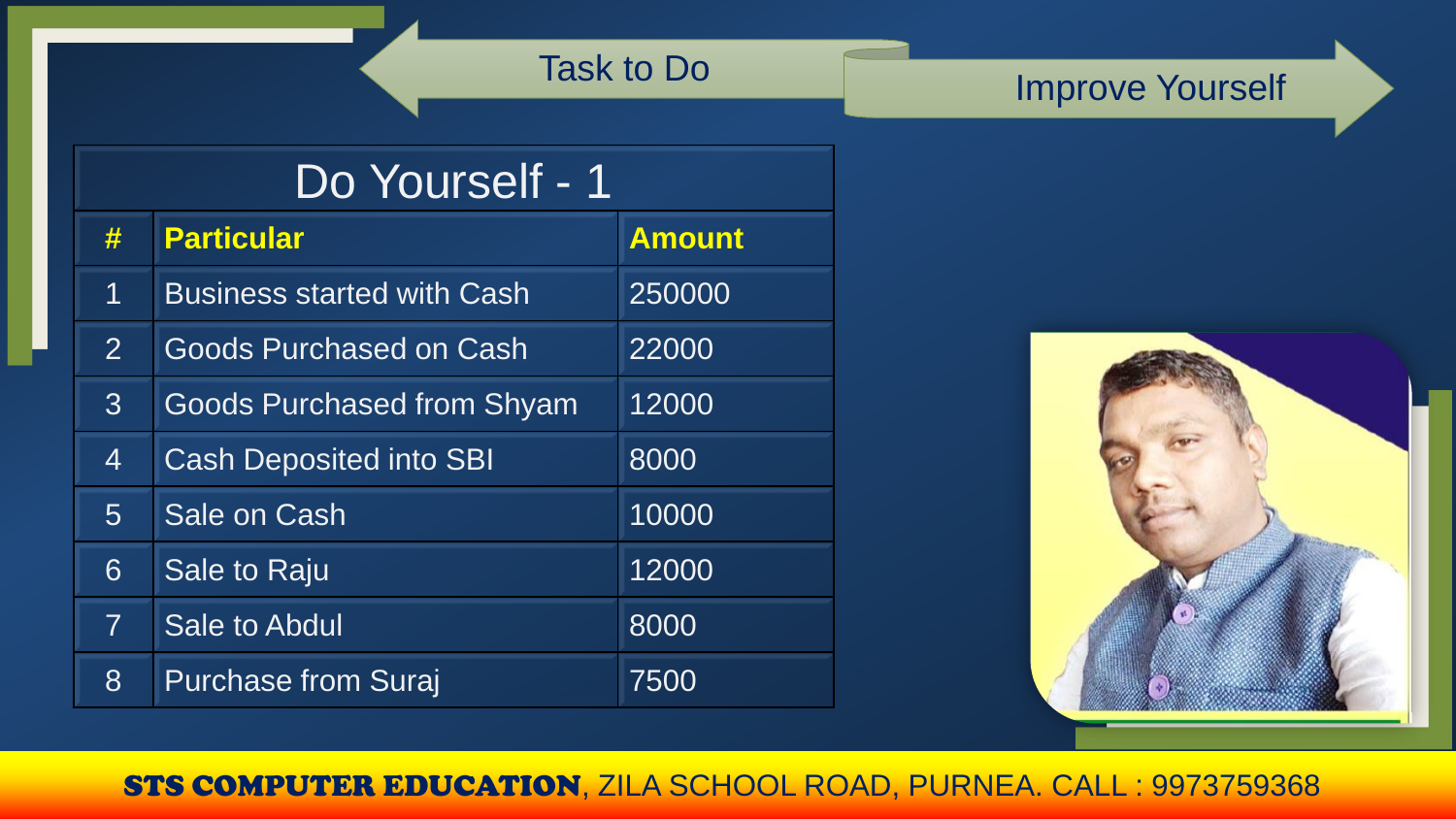# Task to Do **Improve Yourself**

| Do Yourself - 1 |                                       |               |  |
|-----------------|---------------------------------------|---------------|--|
| #               | <b>Particular</b>                     | <b>Amount</b> |  |
| 9               | <b>Cash Purchase</b>                  | 8000          |  |
| 10              | <b>Rent paid</b>                      | 5000          |  |
| 11              | <b>Salary paid</b>                    | 3500          |  |
| 12              | Driver expenses paid by SBI<br>Cheque | 1000          |  |
| 13              | <b>Cash sale</b>                      | 16000         |  |
| 14              | <b>Cash withdraw from SBI</b>         | 3000          |  |
| 15              | <b>Electricity bill paid</b>          | 1000          |  |
| 16              | Cash withdraw for personal use        | 1500          |  |

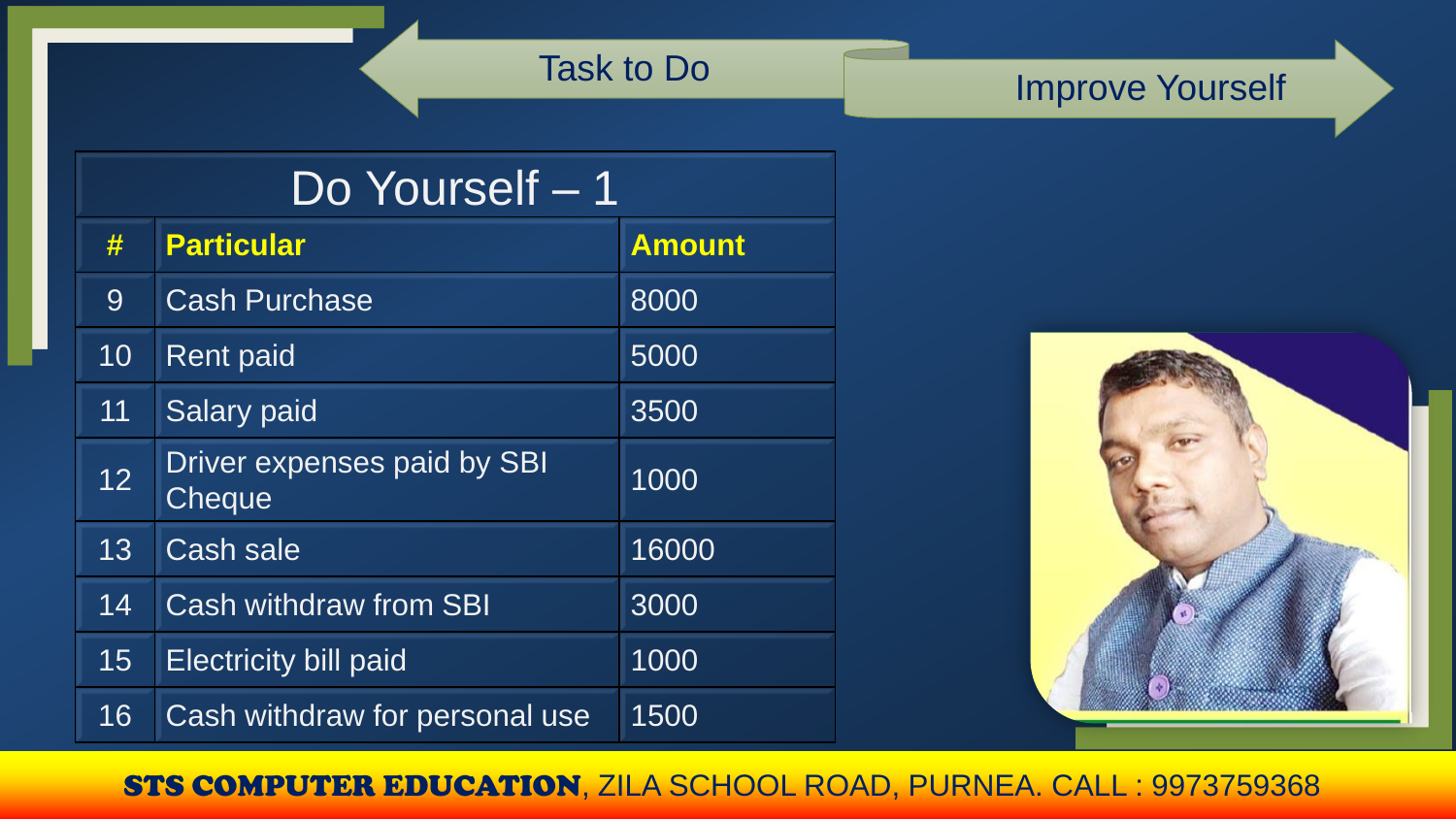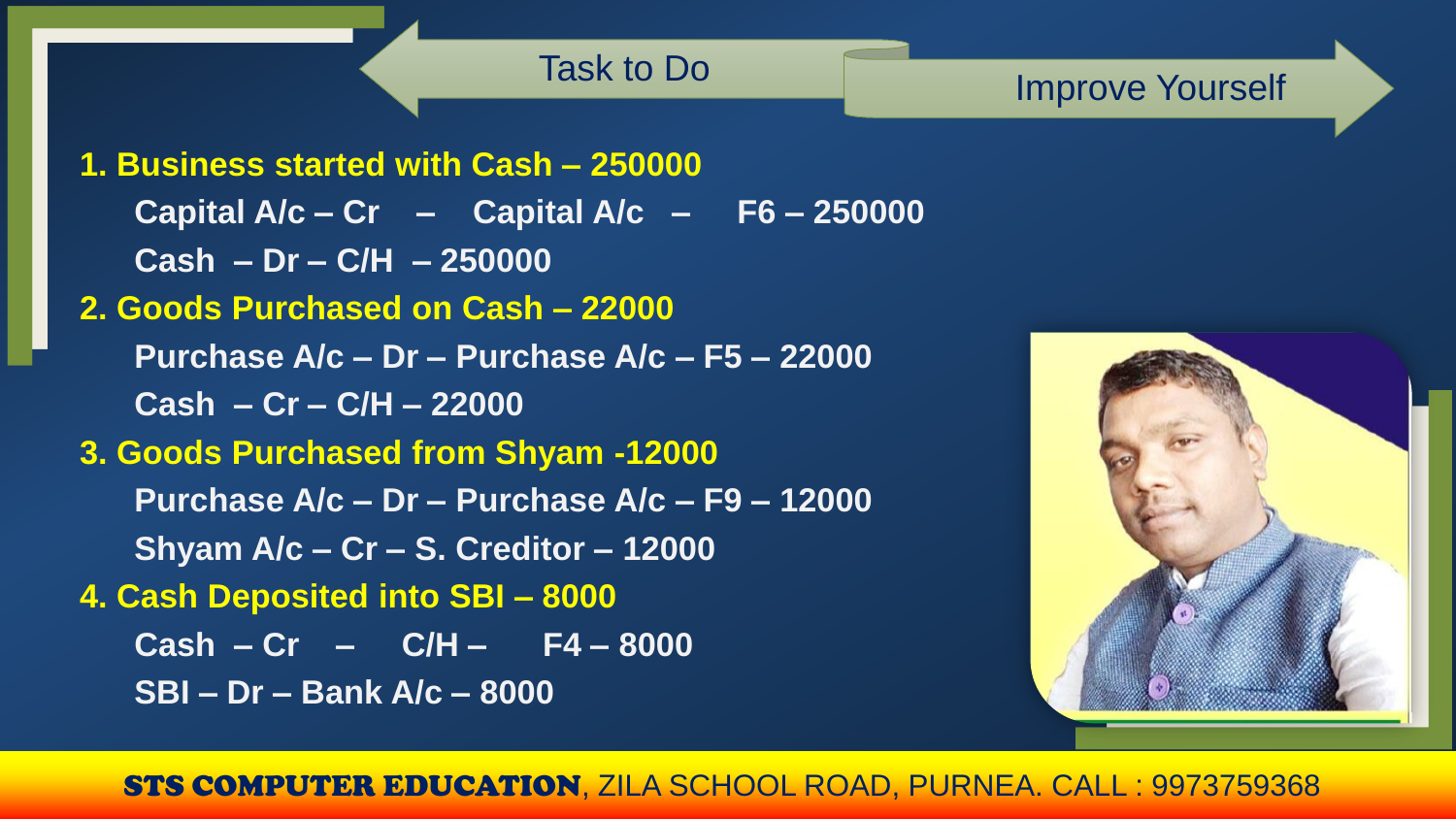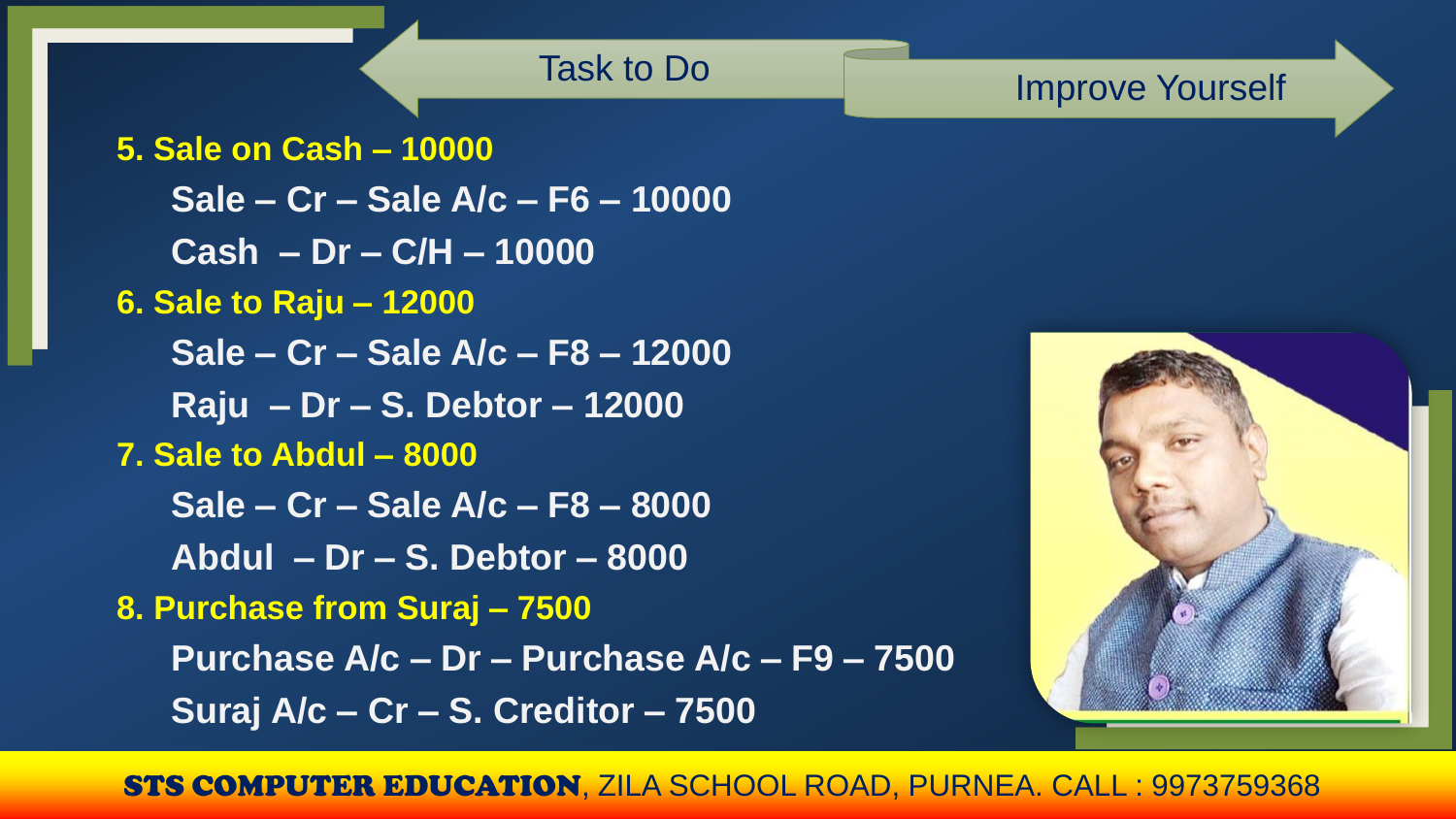